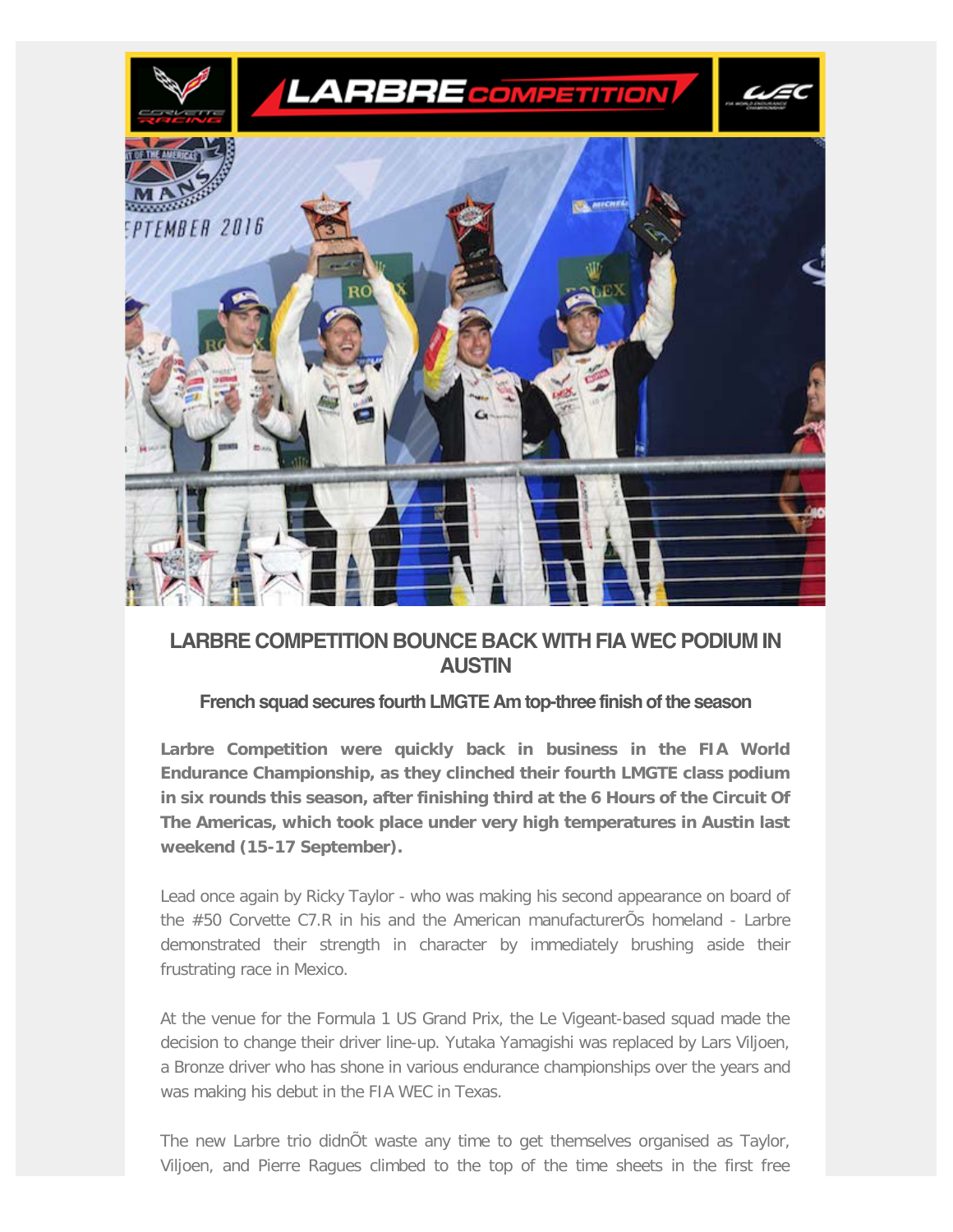practice on Thursday. Taylor then went on to post the fastest time in qualifying on Friday, but the format of the session  $\overline{D}$  which combines several lap times  $\overline{D}$  saw the Val de Vienne organisation line up sixth on the grid.

Only a few hours after winning the Lone Star Le Mans event - organised as the curtain raiser of the 6 Hours of COTA on Saturday - Ricky was at the wheel for the start of the sixth round of the 2016 World Endurance Championship. The official Corvette Racing driver gained two positions during the first 30 minutes of the race, following a composed start.

Pierre took over and delivered a fast and faultless stint to keep the car in the fight for the LMGTE Am podium. The Frenchman handed the #50 machine to Lars in ideal circumstances as he took to the track for his first experience in WEC with night falling over the 3.4-mile circuit.

The Brit put the advice from Jack Leconte and the team he had received during his rapid one-week training course into practice, perfectly managing multiple restarts, after the race had been neutralised three times under full course yellows.

Ricky and Pierre both continued to operate at their usual high standards to help Larbre achieve a fourth podium of the season in a very competitive LMGTE Am class. After claiming 15 points in Austin, the French team remains in a good position for the championship battle.

From the Far West to the Far East, Larbre Competition will now leave the North American continent in order to start their tour of Asia. Japan will be their first destination for the 6 Hours of Fuji (**14-16 October**), a place that has often been good to the Le Vigeant squad in the past.

**Ricky Taylor**: ÒThe entire Larbre Competition team have enjoyed a fantastic weekend in Austin. The mechanics put in an extraordinary effort, sometimes working on our Corvette C7.R until three in the morning.

ÒIt was a very special feeling to take part in two races over the same day and I leave COTA with a double positive result. The Larbre strategy was really spot on and the car was running like clockwork, what else can you ask for? I am convinced we can improve further in Fuji.Ó

**Pierre Ragues**: ÒIt has been a super weekend, especially as we welcomed a new team-mate who did not know the car nor the championship. We have been able to lay a solid foundation during the practice sessions.

ÒFor my side, I am satisfied with my stints. Taking into account the lead we had over the fourth-placed car as we started the last hour of the race, the instructions from Jack were very clear: maintain our position as it is vital to get the championship points. I then made sure to keep our Corvette C7.R on the black stuff.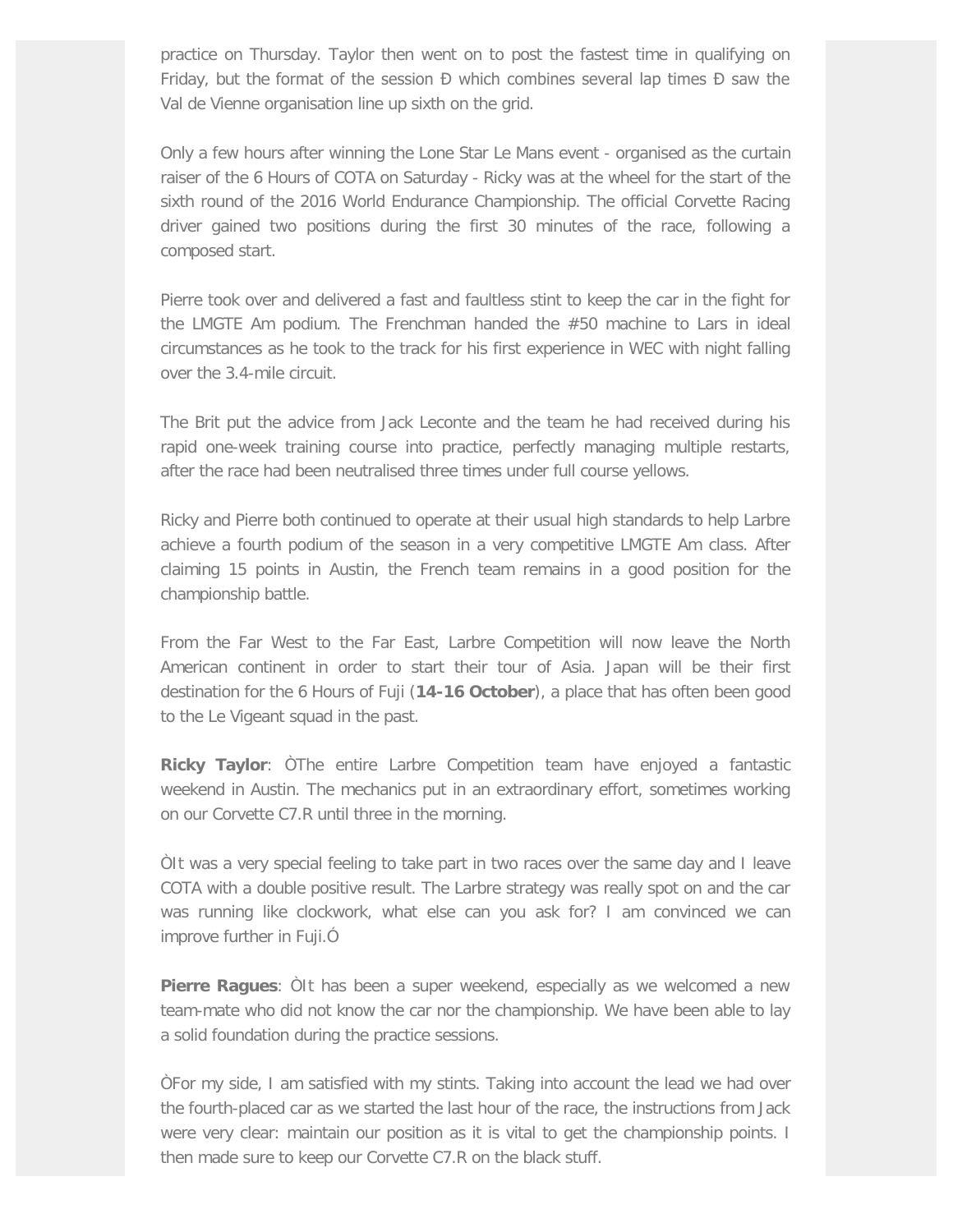ÒThe mechanics have done a great job since Mexico and their efforts have been rewarded with a podium.Ó

**Lars Viljoen**: ÒIt has been a superb experience to be in a great team and at the wheel of a very competitive car. I did not know really what to expect before the weekend and it was an intense learning curve for me.

ÒI made a few mistakes in free practice and in qualifying but I am happy to have managed error-free stints during the race.

ÒA big thank you to the entire Larbre Competition team for this opportunity, especially as it ended with an excellent podium!Ó

**Jack Leconte, Team Manager**: ÒFollowing the disappointment of Mexico, Larbre Competition brilliantly reacted by producing a solid display in Austin. For CorvetteÕs home race, we decided to call up Lars Viljoen.

ÒTo adapt to the FIA WEC over a week is not easy. So we made sure we trained our new recruit in the best possible way, and he was able to learn quickly all the regulations and fine details linked to the championship in order to deliver a faultless performance.

ÒHats off to the mechanics, who achieved their best pit stops of the year, looks like the Texas heat suits them! All these ingredients put together meant that we were able to clinch a great podium for what is a bit like our second home race after Le Mans.Ó

### **6 Hours of COTA Đ LMGTE Am results:**

- **1.** Aston Martin Racing/Aston Martin V8 Vantage/Dalla Lana-Lamy-Lauda: 158 laps
- **2.** KCMG/Porsche 911 RSR/Ried-Henzler-Camathias: 1min2.838s
- **3. Larbre Competition/Corvette C7.R/Taylor-Ragues-Viljoen: 1 lap**
- **4.** Gulf Racing/Porsche 911 RSR/Wainwright-Carroll-Barker: 5 laps

**5.** Abu Dhabi-Proton Racing/Porsche 911 RSR/Al Qubaisi-Heinemeier Hansson-Long: 5 laps

**6.** AF Corse/Ferrari F458 Italia/Perrodo-Collard-Aguas: 11 laps

## **FIA World Endurance Championship D LMGTE Am class (after round 6/9):**

- **1.** AF Corse/Ferrari F458 Italia: 137 pts
- **2.** Abu Dhabi-Proton Racing/Porsche 911 RSR: 104 pts
- **3.** Aston Martin Racing/Aston Martin V8 Vantage: 96 pts
- **4. Larbre Competition/Corvette C7.R: 84 pts**
- **5.** KCMG/Porsche 911 RSR: 77 pts
- **6.** Gulf Racing/Porsche 911 RSR: 74 pts